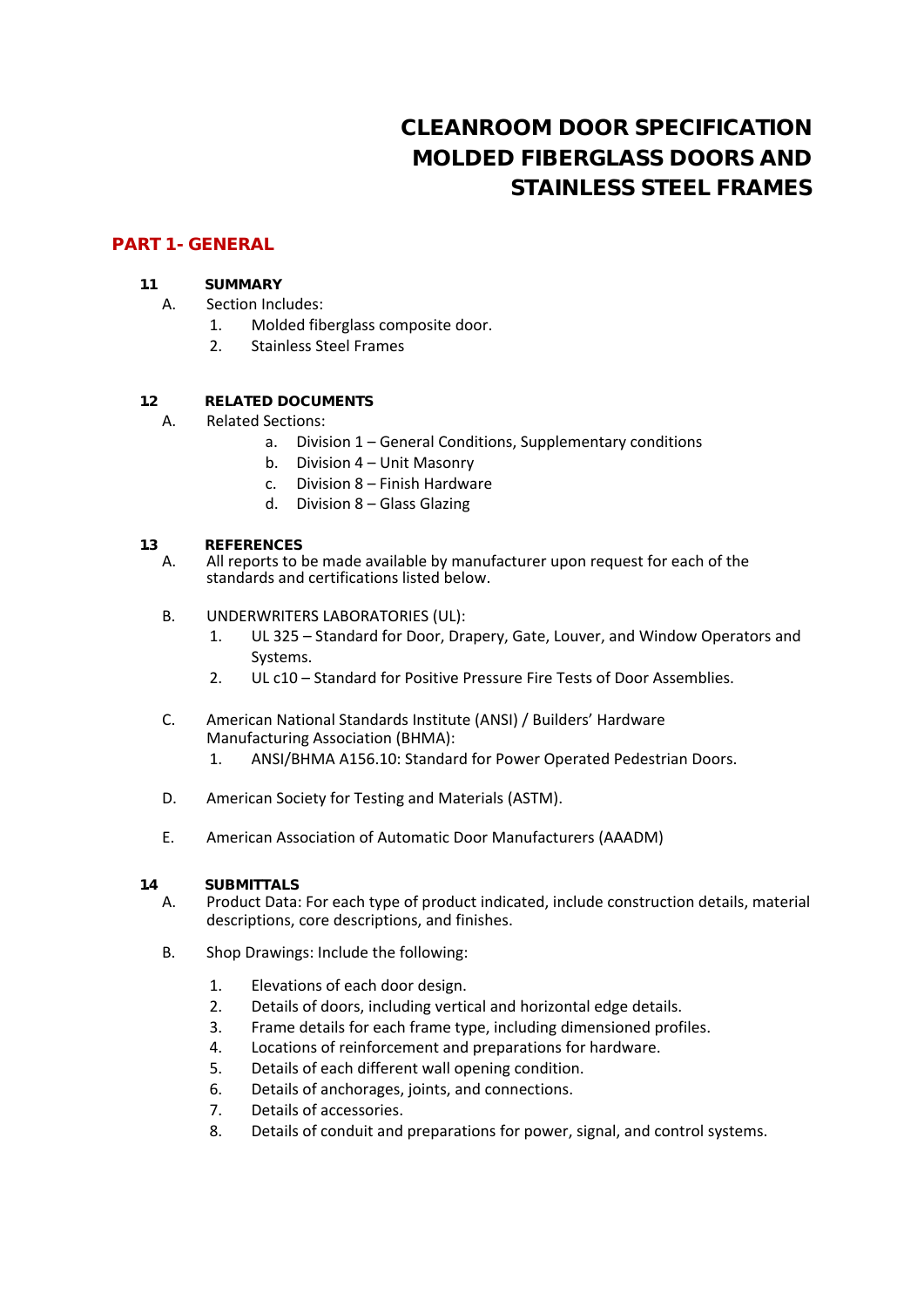C. Schedule: Provide a door schedule prepared by or under the supervision of supplier, using same reference numbers for details and openings as those on Drawings.

#### **1.5 QUALITY ASSURANCE**

- A. Preinstallation Conference: Conduct conference at Project site.
- B. Quality Assurance: Hardware and accessories for all Molded Fiberglass Composite door and stainless steel frames shall exactly adhere to the Architects specification.
- C. Quality Assurance: Glass for windows shall be furnished per the Architects instructions and specifications. All glazing will be factory installed by door manufacturer.
- D. Manufacture Qualifications: A company that specializes in manufacturing Molded Fiberglass Composite doors and Frames with extensive industry experience.
- E. Source Limitations: Molded Fiberglass doors and frames should be fabricated from one source from a single manufacturer. This ensures complete uniformity of physical properties and consistency in the manufacturing process.
- F. Source Limitations: Glass for windows in doors shall be furnished and installed by door manufacturer in accordance to related section, Division 8, Glazing.
- G. Regulatory Requirements
	- 1. Fiberglass surface tested to ASTM D256 Izod impact test, ASTM D790 Flexural Strength, ASTM D638 Tensile strength, ASTM D543 Evaluation of Plastics to chemical reagents, ASTM D570 Water absorption, ASTM D1308 effect of chemicals
	- 2. Fire rated doors and frame construction conforms to fire standards of American UL10C
	- 3. Hinges certified to ANSI 157-1 & 7, UL10C & cUL10C which include testing for Static load, shear, Endurance, Corrosion, Fire door and Burglary.
	- 4. Polyisocyanurate CFC/HCFC free rigid foam insulation has been tested to ASTM E 84 and has a flame spread index of under 35 AAMA 1503-09 Thermal Performance U value of 0.18.
	- 5. Concrete fire core is certified under CE marking ETA-11/0458, Thermal conductivity UB T1 275 & UB T1 289
	- 6. Resin is tested to Class 1 fire rating BS476 Part 7 & part 6 and M1 rating also French M1 rating to NFP 92-501 fire testing. Tensile strength / Modulus and Elongation are tested to BS EN ISO 527-4:1997, Flexible strength / modulus is tested to BS EN ISO 14125:1998: Notched Izod Impact is tested to BS EN ISO 180:2001. Heat deflection temperature to BS EN ISO 75 and 306. Compression strength and Modulus BS EN ISO 604. BARCOL - ASTM D-2583
- H. Warranty

components of door and hardware that fail in materials or workmanship within specified warranty period.

The fiberglass door to include ten (10) years free from defects in material and workmanship from date of shipment and lifetime from corrosion from date of shipment, provided that the structural integrity of the fiberglass doors have not been violated or compromised, subject to terms and conditions.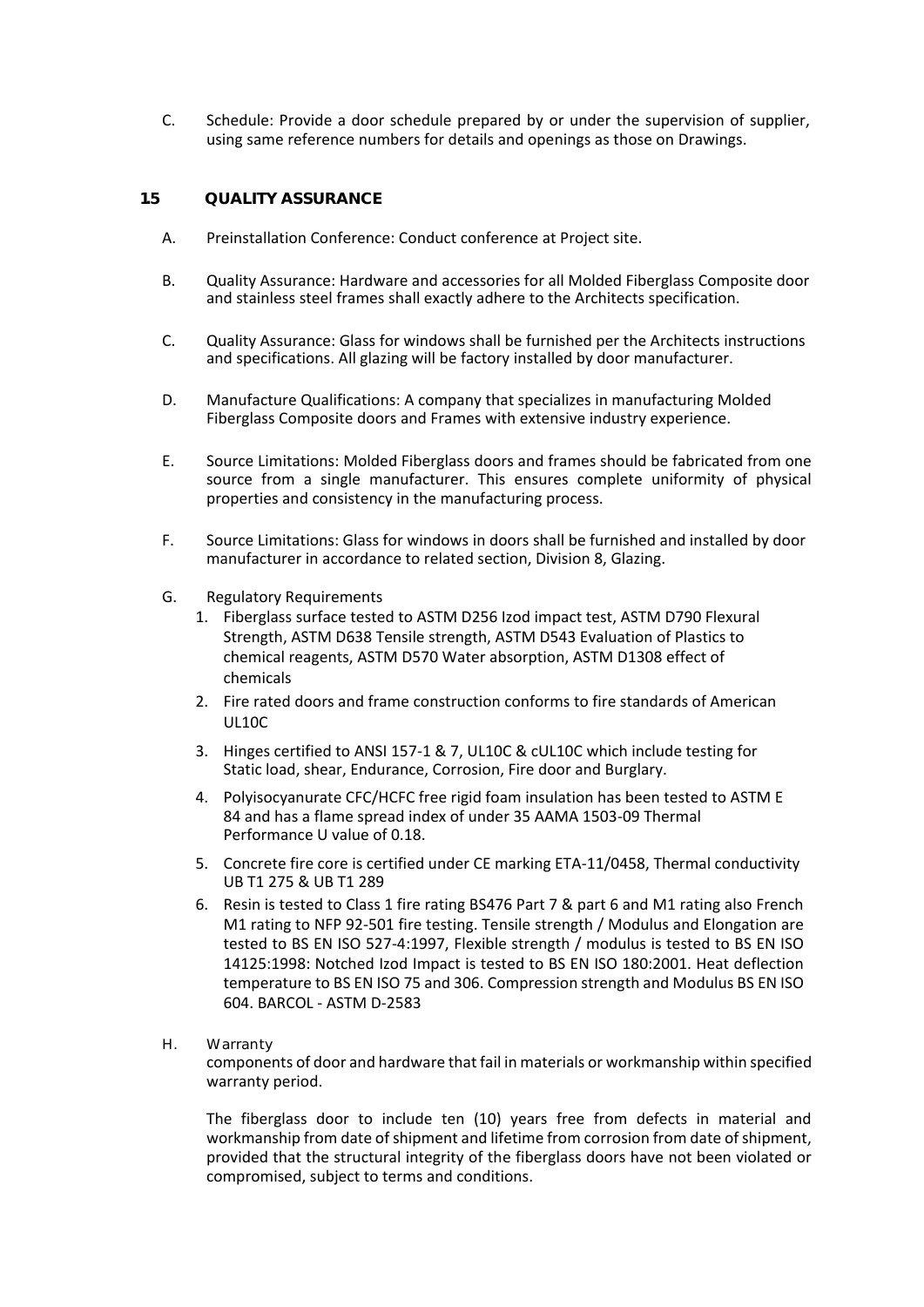## **1.6 DELIVERY, STORAGE, AND HANDLING**

- A. Deliver doors palletized, wrapped, or crated to provide protection during transit and Project-site storage. Do not use non-vented plastic.
- B. Doors and frames can be individually packaged in recyclable cardboard cartons or palletized. Cartons & pallets will be clearly labelled with project information and will include fixing/fasteners and installation instructions, if required. Only remove cardboard cartons upon arrival if cartons are wet or damaged.
- C. Deliver and store doors and frames at the job site in such a manner as to prevent damage; out of weather and/or extreme temperatures. The doors that are individually packaged shall only be stored in the horizontal position and not more than 4 doors high with nothing left on top of them.
- D. All damaged or otherwise unsuitable doors and frames, when so ascertained shall be immediately removed from site.

## **1.7 PROJECT CONDTIONS**

A. Field Measurements: Verify that actual dimensions of openings correspond to approved submittal drawings by taking field measurements of openings.

## **1.8 COORDINATION**

A. Coordinate installation of anchorages for stainless-steel frames. Furnish setting drawings, templates, and directions for installing anchorages, including sleeves, inserts, anchor bolts, and items with integral anchors. Deliver such items to Project site in time for installation.

## **PART 2 - PRODUCTS**

## **2.1 MOLDED FIBERGLASS REINFORCED DOORS**

A. Manufacturers: Subject to compliance with requirements, available manufacturers offering products that may be incorporated into the Work include, but are not limited to, the following:

Only products that are manufactured by Dortek Inc. (www.dortek.com) manufacturing facilities are acceptable. No substitutions may be considered.

## **2.2 PERFORMANCE REQUIREMENTS**:

- 1. Door Panel must provide chemical resistance against all standard cleaning agents including:
	- a. vaporized hydrogen peroxide
	- b. Spor-Klenz
- B. The Molded Fiberglass Door:
	- 1. The Molded Fiberglass Composite that envelope all 6 sides of the door are produced as one unbroken piece around the core. This produces a single, solid, homogenous, void free door panel. The Molded Fiberglass Composite shall be manufactured using a corrosion resistant resin gelcoat system. The resin shall be reinforced with glass fiber 50% average weight for enhanced Strength. The thickness of the Molded Fiberglass Composite laminate shall be a minimum of 0.078 inches thick.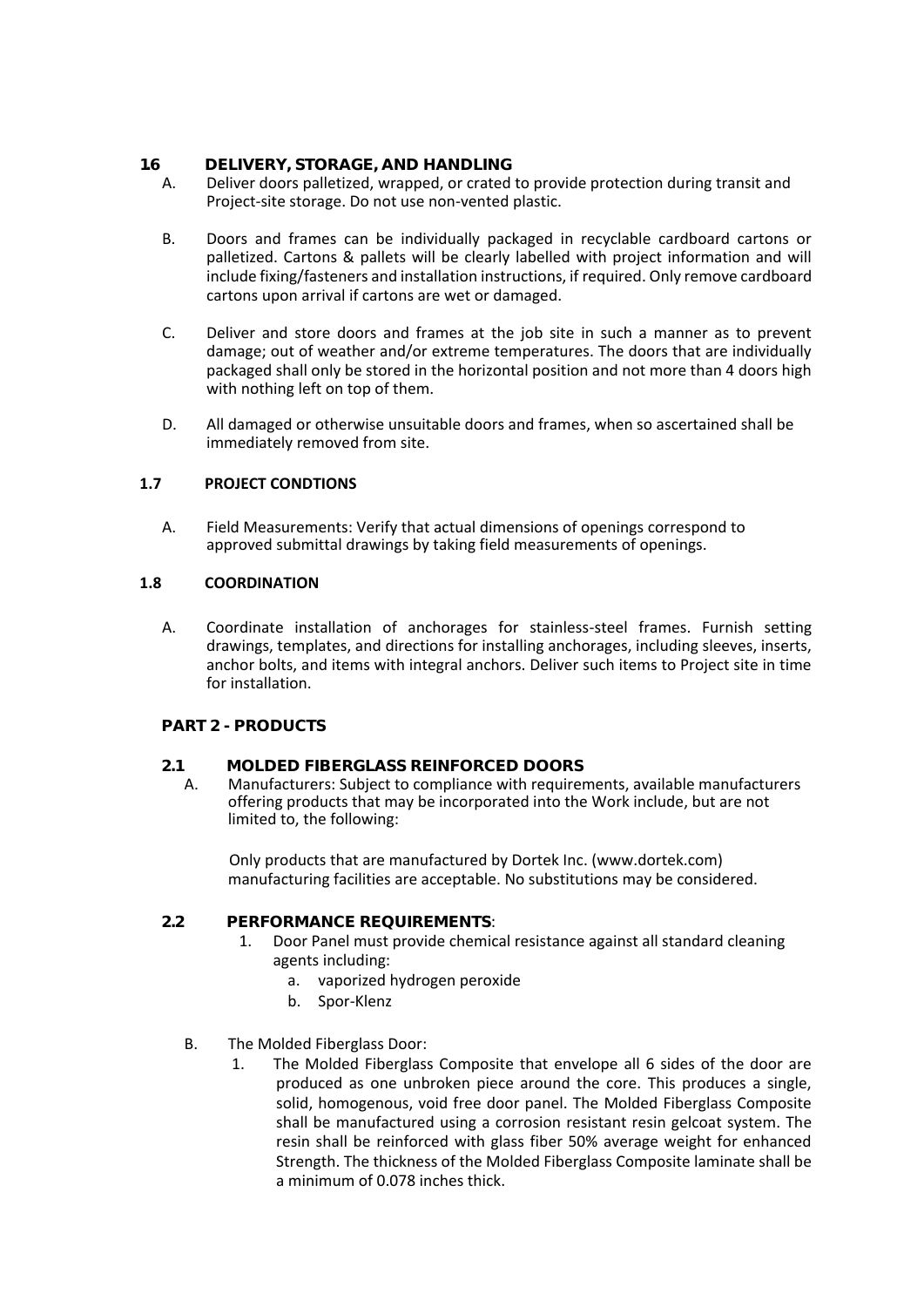- 2. Door Fabrication:
	- a. Leading, hanging, top & bottom edges of fiberglass door to have a smooth rounded finish.
	- b. The Molded Fiberglass Composite door requires no stiles or rails as the door is produced in one solid void free homogenous piece.
	- c. Door to be completely seamless across all edges and faces of the door.
	- d. Recycled Aluminum reinforcement is placed wherever fasteners are required into the door.
	- e. The door color will be manufactured as per the architect or clients specification.
	- f. No organic material is permitted in any part of the door panel
- 3. Core Construction: Polyisocyanurate foam core
	- a. The R value shall be  $1.53 \text{m}^2 \text{K/M}$
	- b. The Polyisocyanurate foam core shall be CFC & HCFC free
	- c. A rigid block of Polyisocyanurate shall be molded within the face sheets of all non-fire rated doors.
- 4. Hardware Preparations
	- a. Doors shall be reinforced with recycled inorganic aluminum in accordance with the hardware schedule, hardware manufactures instructions and templates
	- b. Holes will be drilled & tapped for fully mortise Butt hinges by the factory.
	- c. The special nature of this material requires that all related hardware as specified must be furnished and installed by the door manufacturer to maintain product quality and function as well as to ensure sufficient support/reinforcement, precision tooling and proper sealing methods are provided.
- 5. Door Accessories
	- a. Transoms: All transom panels will be identical to the doors in construction, materials, thickness, color and reinforcement.
	- b. Protection: Stainless steel edge capping to provide additional protection and durability for door panel. Minimum 20 gauge stainless steel type 304 edge capping to be attached on leading edge or all four sides.
- 6. Glazing:
	- a. All glazing to be flush mounted and shall ensure that the glass is hygienic without any voids or edges for bacteria to lodge and is weather sealed as not to permit moisture.
	- b. Option: Fully sealed window with interstitial operable blind. Must provide option for full blackout, red tint and x-ray rated. Handle machined from 316 grade stainless steel.

## **2.3 STAINLESS STEEL FRAMES**

Stainless-Steel Frame Fabrication:

- 1. Frames to be stainless steel construction, 16 gauge. When attached to the wall, bolt heads, nuts, or fastener covers will not be visible. (Frames requiring these items will not be accepted.)
- 2. Frame will be 2" in depth and provide a flush transition to wall on both sides of opening.